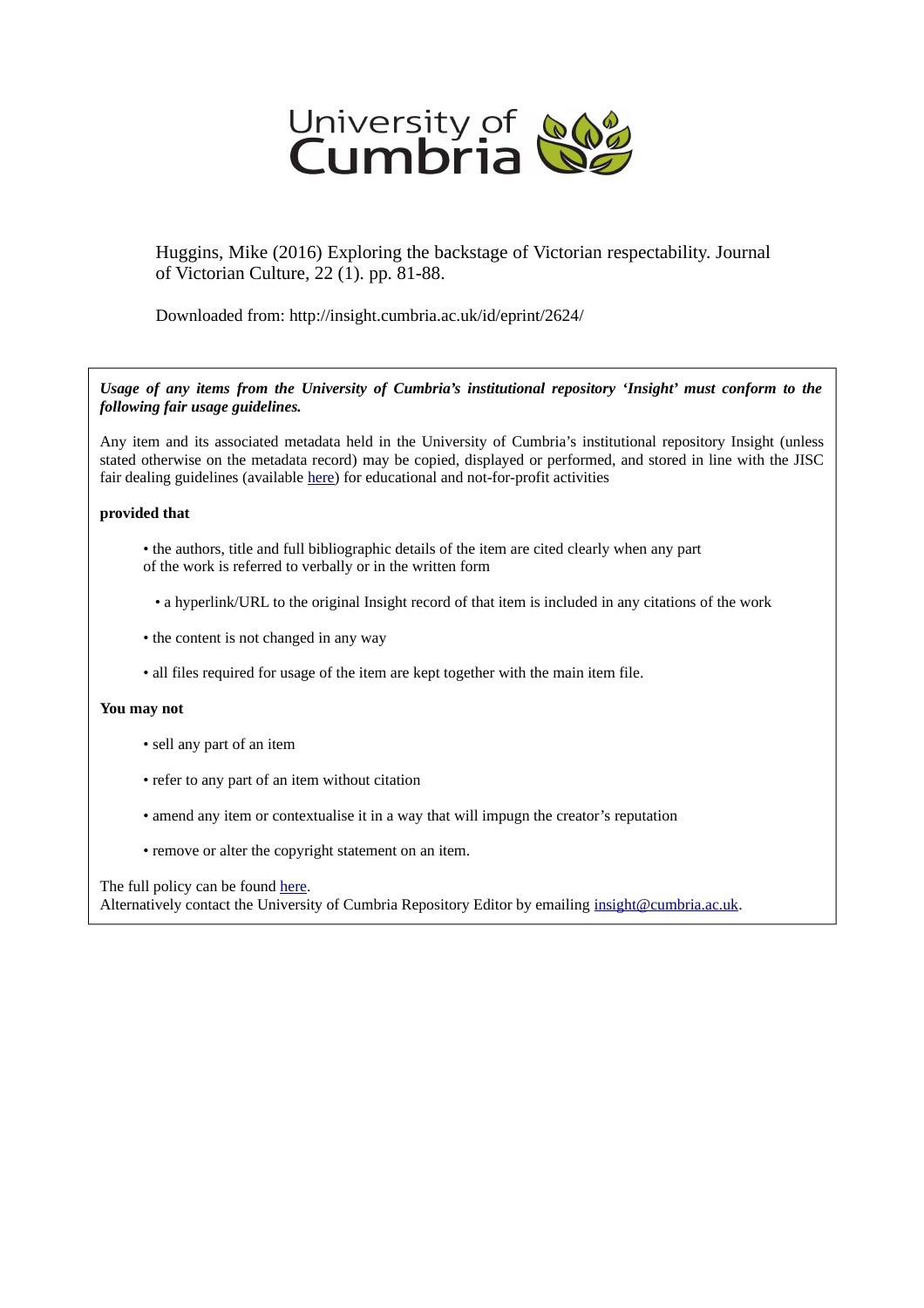## **Huggins, Mike, Exploring the backstage of Victorian respectability. Journal of Victorian Culture 2016 . pp. 1-8.**

Peter Andersson's argument that in recent decades scholars have devoted disproportionate attention to the disciplining, repressive and civilizing discourses of the Victorian period is highly welcome, not least because it reminds us that the sources chosen to be read and the way they are interpreted by the historian always shapes the narrative and resultant images of the Victorian Age. I share his view that an over-reliance on metropolitan, elitist, and, not least, exclusively British sources has done a disservice to the field, as has the overemphasis on the work of canonical writers such as Nobert Elias, Michel Foucault or Pierre Bourdieu, which recognises their strengths while failing to understand their limitations. Despite the long-standing debates over Victorian 'values',  $1$  their continued sustained and highly selective readings and interpretations, whether liberal and conservative, have seen a continued emphasis on themes relating to aspects of civility, respectability, hard work, repression and self-restraint, and an over-reliance upon literary and more widely-published texts. This has often persuaded many (but not all) early career researchers from exploring other less-studied aspects of what was, as Andersson points out, a multifaceted and complex society and culture.

Many studies have foregrounded the work of those more respectable and civilising Victorian cultural groups who dominated the media, and formed associations and societies to foster their beliefs. Such groups contained members of all classes, and should be conceptualised more in terms of their particular attitude to behaviour, ideology and leisure practice, and had much in common with what Cunningham has called 'leisure cultures', existing in indeterminate and relativized harmony with personal subjectivities. <sup>2</sup> Groups such as the self-improving rationalist and secular reformist groups and the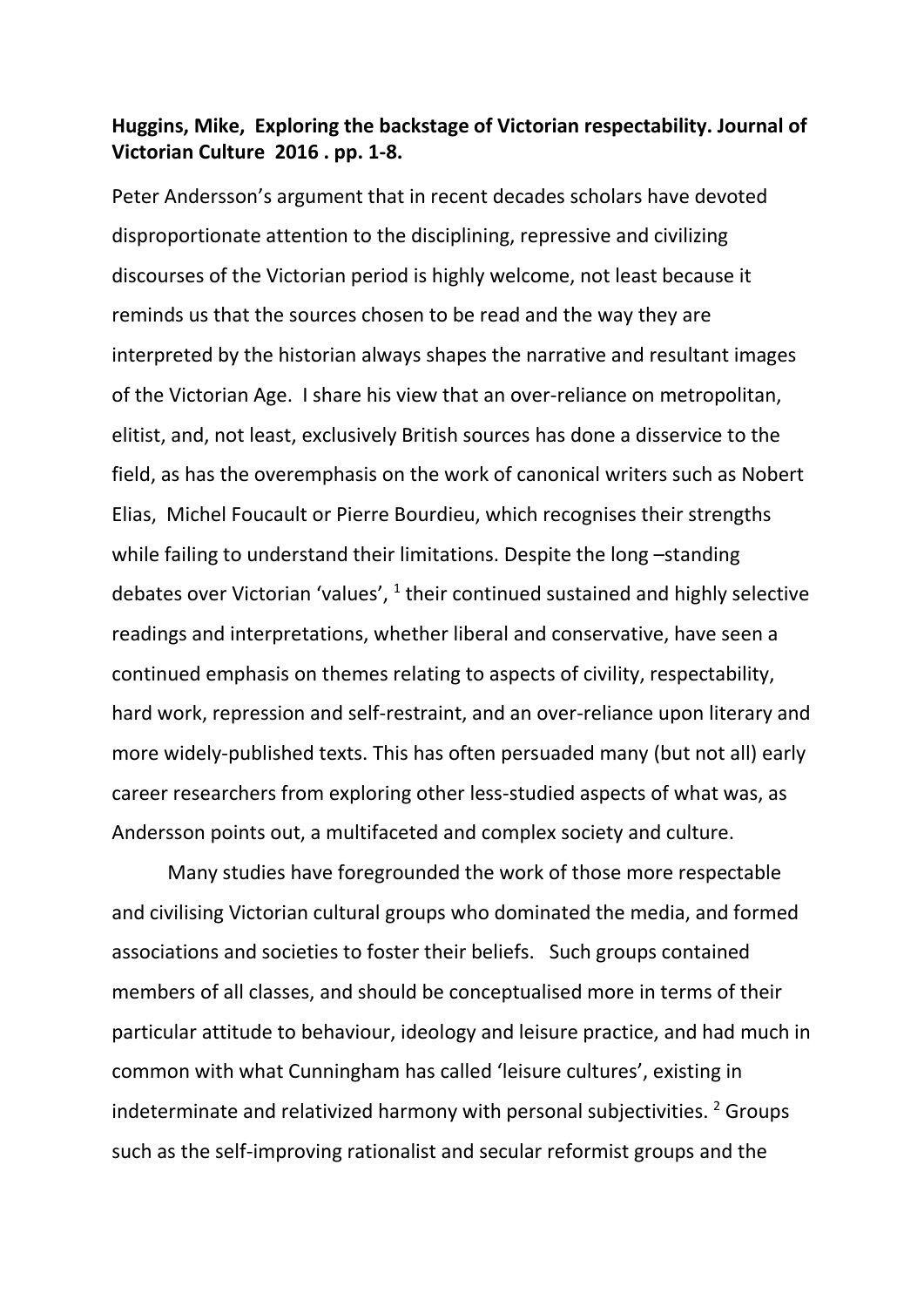religious reformist leisure cultures rooted in nonconformity and the evangelical Church of England were active in emphasising civility and the need for restraint. Their discursive material was certainly dominant, and in forms which are still heavily overrepresented in the British Library and the local archives departments. It should be noted too that much of such source material was produced in or close to London by and for a metropolitan middle class. I suspect that scholars who have tried to stress aspects that resisted or ignored these dominant historiographical discourses, or stressed Victorian pleasure and hedonism, found exactly those difficulties Andersson suggests in establishing themselves on what he calls 'the backstage' of Victorian Studies.

Like Andersson, I have found the same in-balance on a number of occasions, when exploring leisure themes such as horseracing, associated with absenteeism from work, closing of factories for race weeks, gambling, heavy drinking and boisterous crowds, yet a far more popular sport than any other in Britain right through the Victorian period, with crowds drawn from across *all* classes, generations and ages, and far exceeding those at the now more popular soccer or rugby. Horse racing successfully resisted almost all repressive attacks upon it.  $3$  The same in-balance surfaced when I began to research my recent book *Vice and the Victorians* and this provides a useful lens through which to view Andersson's paper.<sup>4</sup> Despite the current emphasis on disciplining, repressive and civilizing discourses and the many secondary works which address different elements of 'vice', historians hitherto appear to have been averse to bringing these elements together for the purpose of study. This is surprising, since debates about 'vice' were so widespread and common in Victorian archives that it is clear that 'vice' was something regularly thought about, and central to an understanding of the Victorians, both reflecting and affecting their imagination.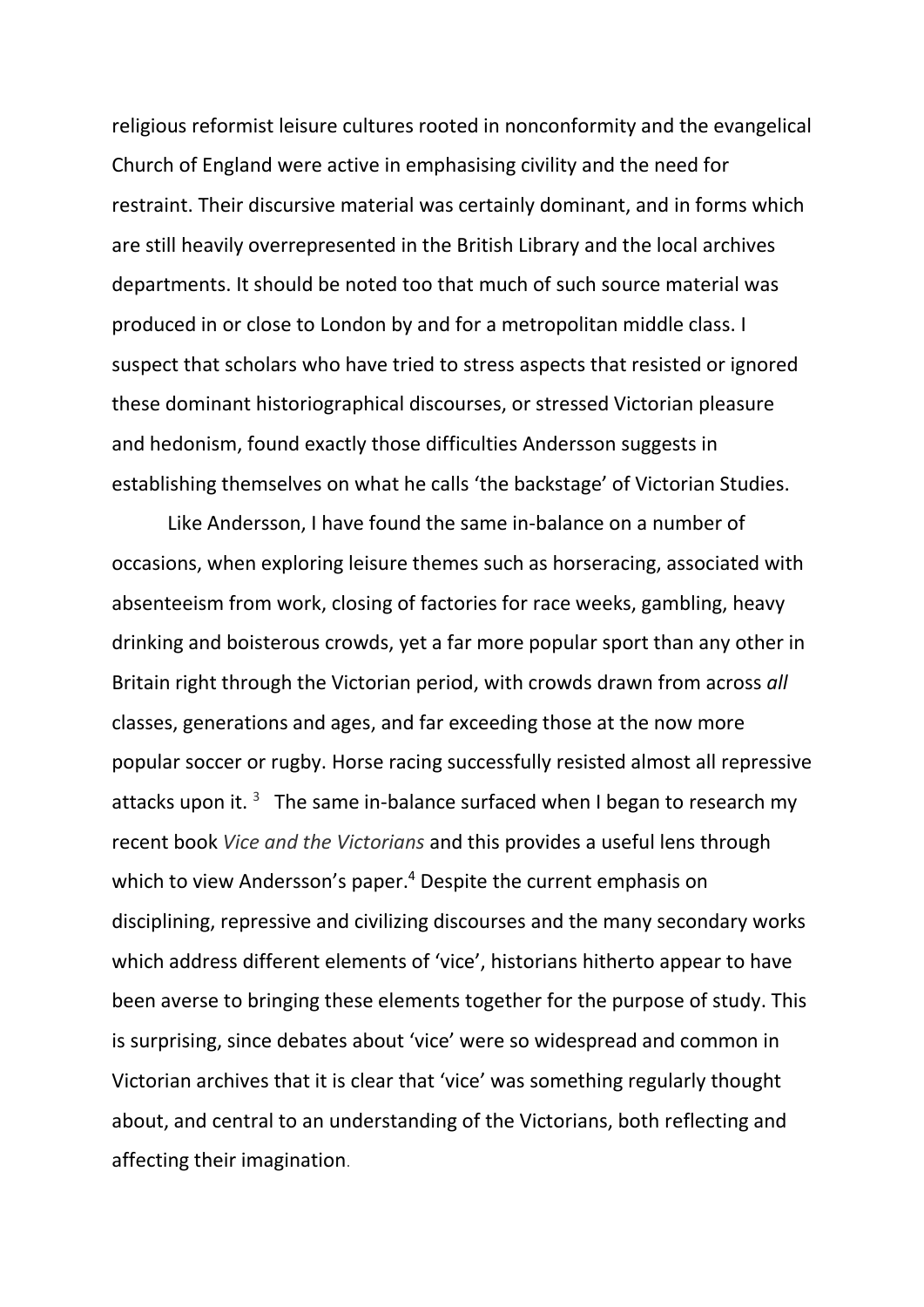Modern secondary studies with 'vice' in the title are conspicuous by their absence, though there are plenty of works whose titles included the words 'vice-chancellor', 'vice-admiral' or 'vice-President'. One Victorian 'secret vice', masturbation, for example, has only been studied through fiction and medical culture.<sup>5</sup> Vice appears then to be 'the dark side', a place of danger and shame, clearly not fit for historians.<sup>6</sup> Yet, 'vice' is a fluid and slippery concept, context-dependent, and its discourses and language certainly needed much exploration, as did its relationship to virtue, respectability and social reform. One man's abhorrent licentious 'vices' could be another man's simple habitual 'pleasures'. Perception was all. But in reading the secondary material on vice's themes, however defined, it was clear that the balance of scholarly work has always been on the social and moral reform of 'vice' rather than vice itself, the behaviours associated with it, and the ways in which vice's multiple definitions related to more everyday practices and perspectives during the period.

Across the Victorian period there were regular debates over gambling, the drinking of alcohol, and sexual pleasures outside marriage, all with peaks and troughs. There were regular attempts to discipline and constrain their public forms. But in secondary studies over the past years the predominant emphasis, with comparatively rare exceptions, has been on the various antidrink movements, from moral persuasion and teetotalism to the Alliance prohibitionists, on Liberal support and the various licencing Acts, the brewing industry, the regulation of drinking space, or the Bands of Hope and other antidrinking groups.<sup>7</sup> Contemporary statistics have been heavily drawn upon, but are deeply unreliable with significant yearly variation because of the problems of changing definitions over time, local attitudes, different policing approaches, and the peaks and troughs of reformist pressures. Yet despite the many caveats, such figures are still regularly reproduced. There was much less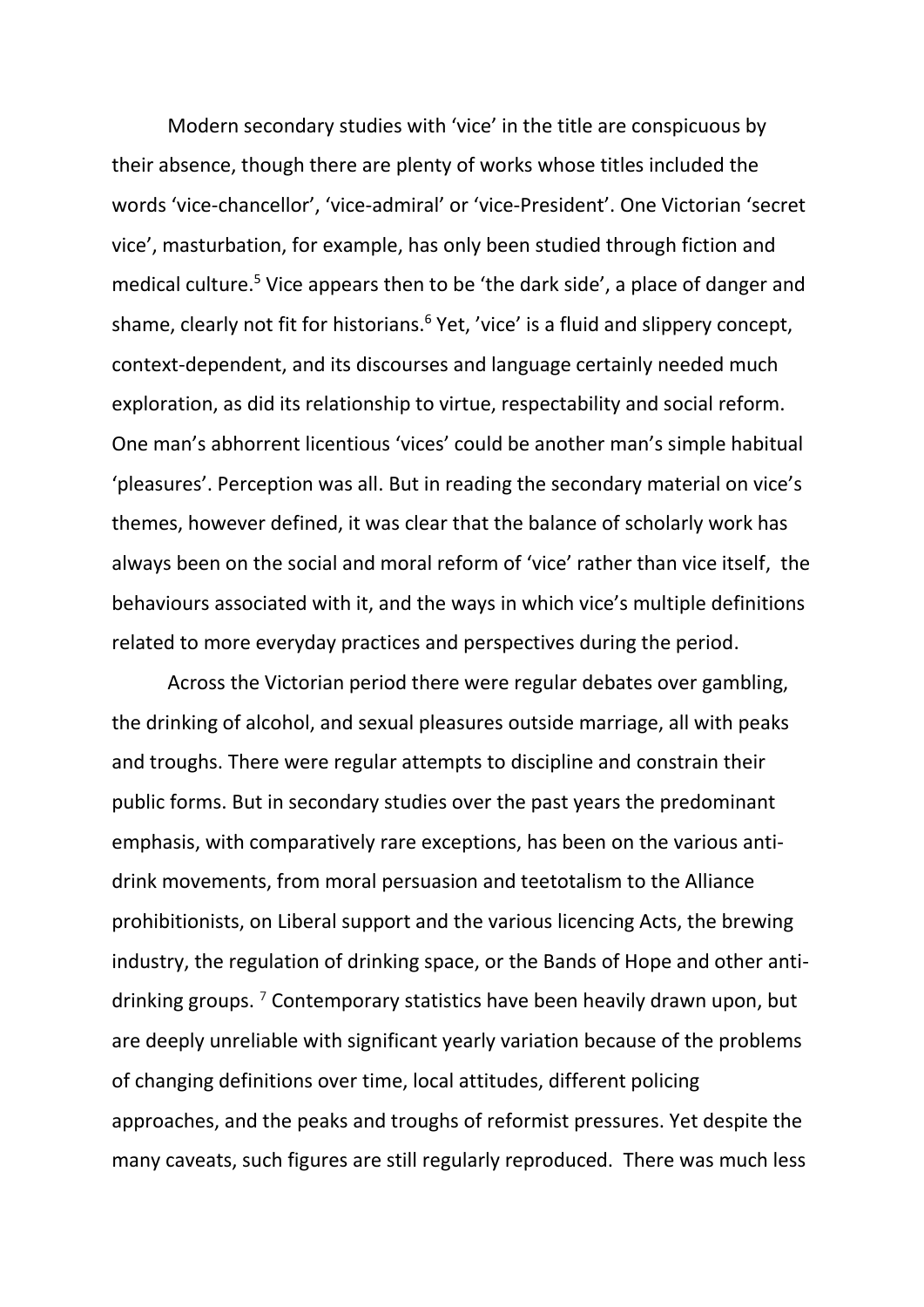on drinking cultures, the popular pleasures of drink and public house conviviality, or its role in occupational identities.<sup>8</sup>

There have been significant secondary studies of the problematics of working-class gambling, governmental anti-gambling reform legislation, or on the work of the National Anti-Gambling League.<sup>9</sup> By contrast there has been almost nothing on the substantial extent of the enjoyments of gambling by the Victorian middle classes, despite the popularity of the London Stock Exchange Derby sweep, and many other office sweeps on major races, or the existence of legal credit betting offices across Britain from the 1870s catering for middleclass betting, or the significant numbers of the middle-classes attending race meetings across Britain.

There is a substantial secondary literature on the regulation and disciplining of prostitution, on the Contagious Diseases Acts, W.T. Stead, the vigilance associations, and on Oscar Wilde's problems. In recent years there have been approaches from feminist and 'queer studies' scholars exploring issues relating to sexual orientation and gender identity. Likewise Arthur Munby's diaries have been over-heavily and are still trawled for his sexual relationship with Hannah Colwick, the Shropshire-born maid of all work whom he secretly married, and are regularly claimed as providing key historical information about the lives of working-class Victorian women, despite their actual voices usually remaining unheard. <sup>10</sup> We still know very little about prostitutes' clients too, and even less about actual sexual lives during the period.

All this supports Andersson's relatively modest suggestion that the research agenda needs to be widened and the source base extended, with a better awareness of its limitations. I share Andersson's view that the ways in which the sources have been used offer 'a skewed perspective' but would also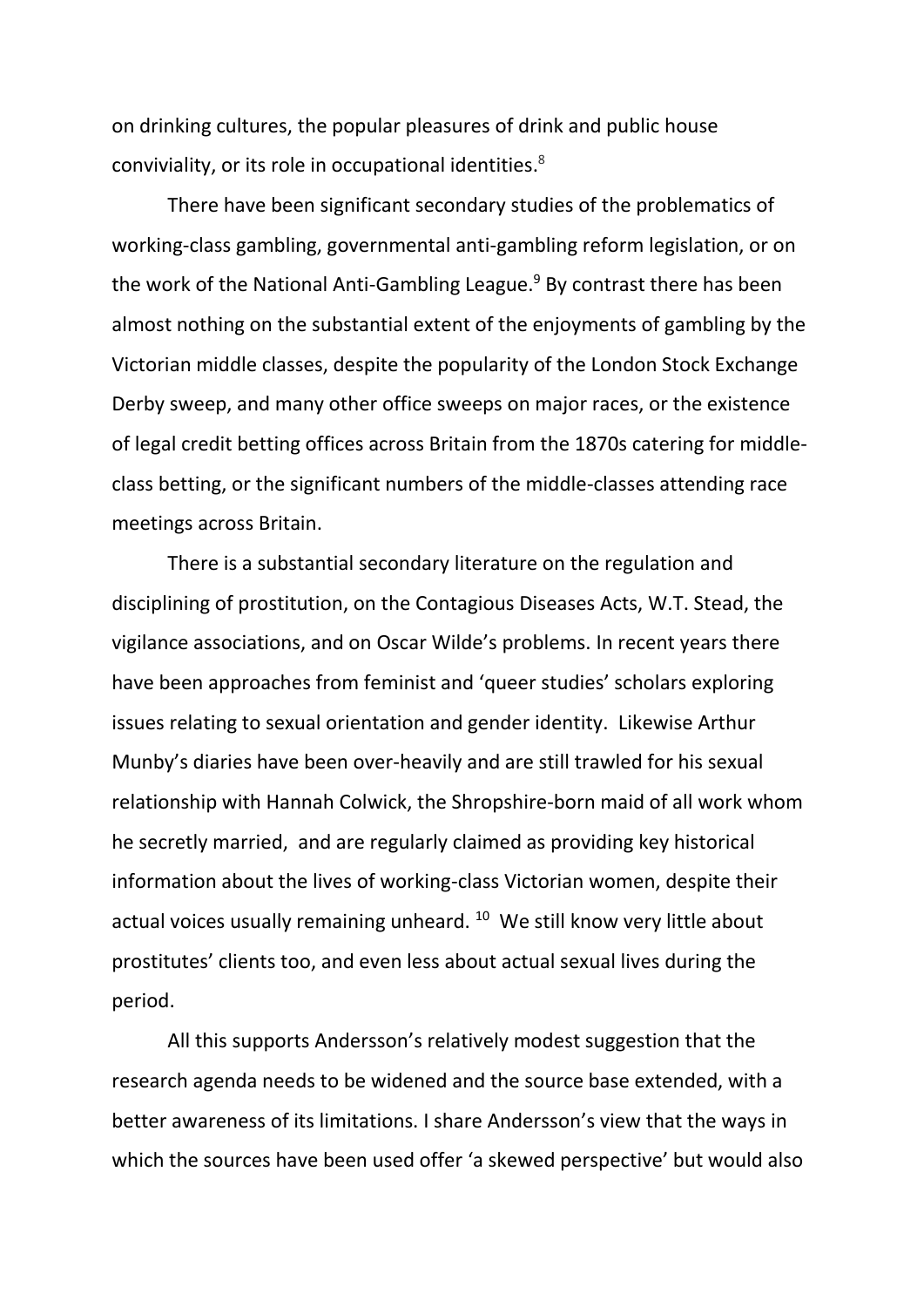want to push it a little further beyond his argument that the sources used 'prohibit the possibility of reaching the underdog perspective' or those of 'marginalised groups' (445). The Victorian press gave much coverage in its columns to sermons, anti-vice organizations, activities, publications, reports and political meetings, attacking and attempting to repress behaviours deemed problematical, and regularly reported the prosecutions of evil-doers. The reformist groups were culturally powerful, vociferous and possessed cultural capital and much assertive zeal, even where assertions often avoided evidence and reasoned argument. They had a clear and confident belief in moral absolutes and their own moral superiority though evidence of their active membership suggests that such supporters were relatively few in number. It was their loud voices and domination of print and literary sources that gave the impression of widespread support, a view now accepted as the norm. A wider trawl for material might allow an exploration not just of the 'underdog', but of those aspects of culture that went on largely unseen, those people who might have drunk, gambled or simply enjoyed their sexuality, or lived lives of wily opportunism in ways that reformers might have disapproved of, but were unwilling to enter into a print debate where the reformers occupied the moral high ground. These were never explicitly marginalised but were less often heard.

That is why, for example, anything seen in print by others was usually phrased in a manner calculated not to cause offence to readers, most certainly, though that did not stop editors or novelists addressing such material in careful ways. Where readership was largely middle class, vice was projected as something found only amongst the lower working class and the upper class. Writers were unwilling to expose themselves to attack without good reason. We certainly too need better insight into the ways uncritical use of police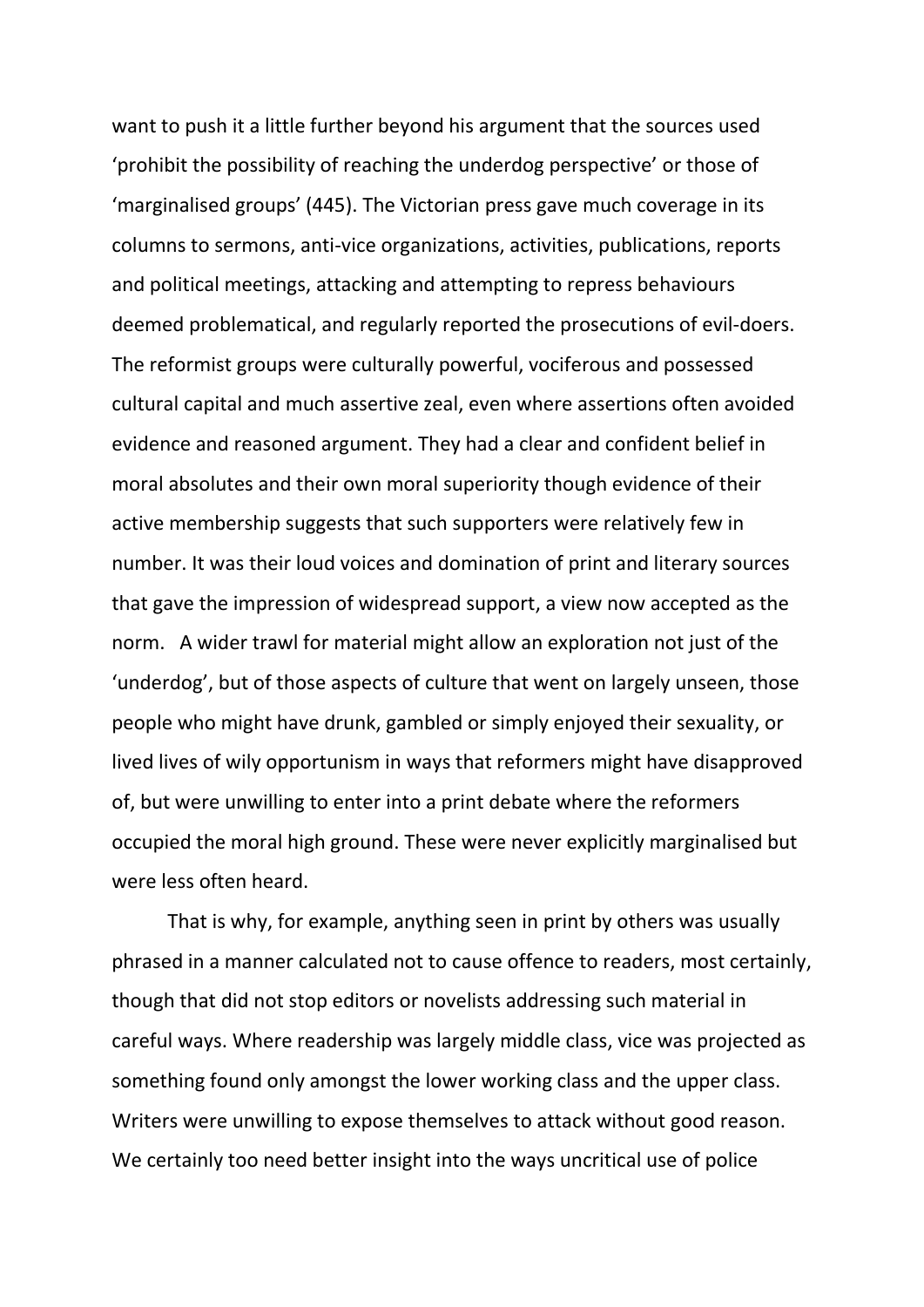statistics and prosecutions can skew interpretation, and not just in terms of slum dwellers, as Andersson mentions, but far more widely. The Victorian police might appear to have been active in imposing certain types of values, but they saw working-class behaviour through working-class eyes and the practical realities of policing meant that they responded to behaviour contingently. A particular response would be situational, but also highly dependent on the changing attitudes of senior officers and the local bench to particular legislation, or pressure coming from complaints in the press. There are also many examples where surviving divisional police responses to a reformer's letter to the press offered a very different cultural reading of the same set of experiences, behaviours and appearances, and argued that the complaints were highly exaggerated. The police might well have been defending themselves but it is equally possible that reformers were often cultural outsiders bringing in interpretative frames that had no understanding of local context. We need to do much more to disentangle, compare and contrast such differences of interpretation. Local policemen had their own understandings of their locality. <sup>11</sup> The policeman's gaze was highly selective, choosing what might be sensibly ignored for a wide variety of reasons, and what should be responded to. And middle-class misbehaviour was often treated differently by police. Middle-class drunks, for example, might be put in a cab and sent home after a tip was proffered, rather than arrested.

We have to remember that then as now what people said publicly, and how they behaved privately, were not the same. Rules and codes of conduct often vary with context. Andersson talks about 'civilizing masks' (452). Peter Bailey, who described himself as 'working on the margins' by exploring the meanings of popular pleasure, talked more about roles and performances, of people calculatedly adopting the surface trappings of appropriate behaviour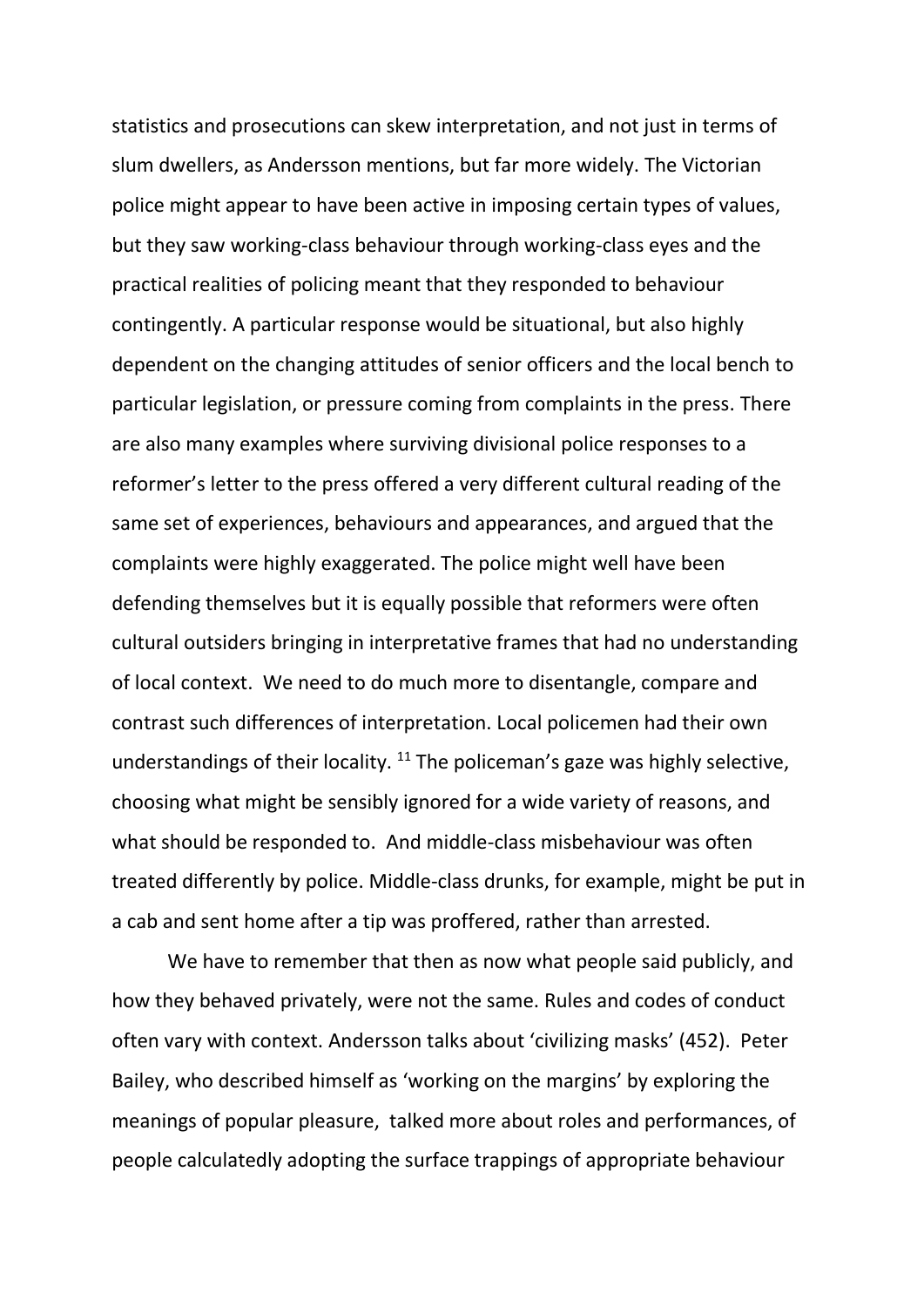and appearance for a particular context.<sup>12</sup> Many people had the ruses and stratagems to easily move in or out of role. Either way, historians need to do more to explore the backstage of Victorian life. We need to think far more broadly than we do at present. This means cutting right across the spectrum of class and other forms of identity, including gender, generation, Tory or Liberal political orientation, attitude to faith, and ethnicity. As Andersson says, 'plebeian women were seldom given a voice… in Victorian studies' (442) but the same goes for middle-class unrespectable women. We need to do more to identify which groups might have been repressed and constrained and to what extent, and when and where they were and were not. The existence of the rhetoric of restraint is clear, but its actual impact is much less so. Some people may have ignored it, too bound up in their own concerns and agendas to challenge it, or dismissed such views as prudish, old-fashioned and hysterical, and there may have been larger numbers of regenerates that at first appear. We know a great deal about the domestic culture of some of the middle classes, because they wrote about it in some detail. But how typical that was is much less clear.

My own view is that the issues of civility and restraint were situational, most effective in certain occupational contexts, amongst members of a church congregation or in respectable homes with respectable neighbours. Yet these issues were culturally contested, incorporating contradictions and involving multiple, diverse and individual responses and interpretations. There were, for example, many spatial contexts where repression had far less effect. These included not just the slums, so often discussed, but music halls and variety theatres, sports and pleasure grounds, racecourses and fairs. People also behaved differently when away from home, in distant towns, and the seaside or foreign lands.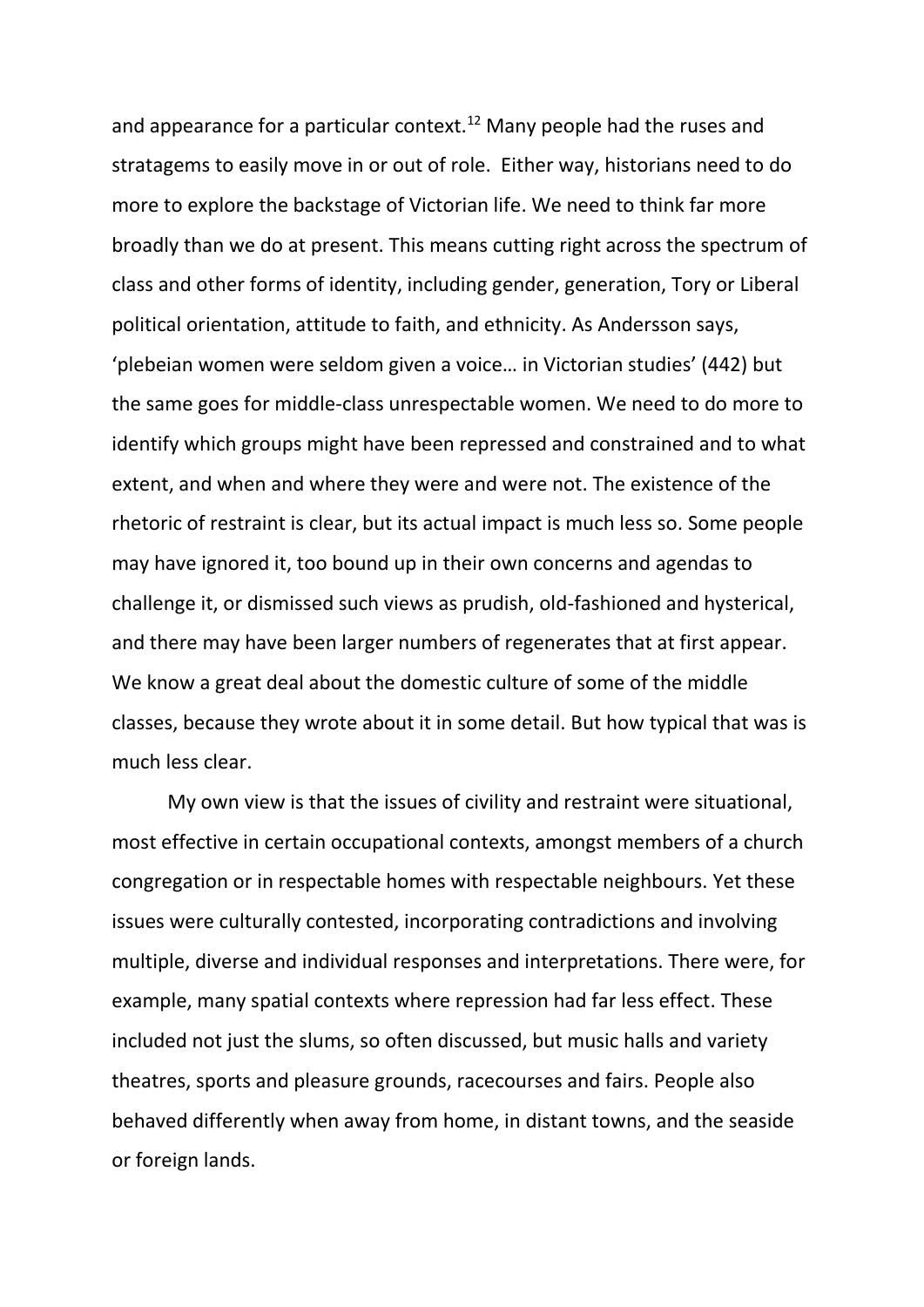Andersson makes another appeal, for Victorian studies to extend its toolbox of methodologies and sources to place more emphasis on visual material, and non-verbal culture. This would certainly help expand the archive which is still text-dominated. This is the more surprizing since from the 1990s onwards the visual arts have been the preferred media used by post-modern approaches, yet the vast majority of visual sources have, as he points out, yet to be explored by historians. Many Victorian magazines, from *The Day's Doings* to *Punch*, include many pictures and cartoons which hold up to readers' amusement the less civilized behaviour of their middle-class readers, yet Victorian cartoons are still an under-exploited source, though Foucault surfaces even here. 13

Likewise, Victorian narrative paintings, such as Frith's *Derby Day,* like many of the painters themselves, often subvert the dominant discourses. Frith's *Derby Day* shows the large crowd bent on gambling, eating and drinking, flirting and other sensual pleasures, with no sense of moral danger, even if he also draws on ideas of physiognomy, phrenology and social types in his painting.<sup>14</sup> There is a wide range of available methodologies available for exploitation, including semiology, discourse analysis, content analysis, psychoanalysis, content analysis or audience and reception studies, alongside the more usual use of visual sources as empirical evidence. There is much out there waiting to be explored: early film, advertisements, book illustrations, flags, standards, paintings, photographs, engravings and cartoons and material objects such as gravestones or clothing. Victorian cartoons, for example, adopt a variety of codes, involving features such as satire, irony, playfulness or paradox, and were often open for ambiguous interpretation. They captured the attitudes, foibles and prejudices about behaviour of their readers (and the cartoonists) and open up new insights into the Victorian world.<sup>15</sup> Since reading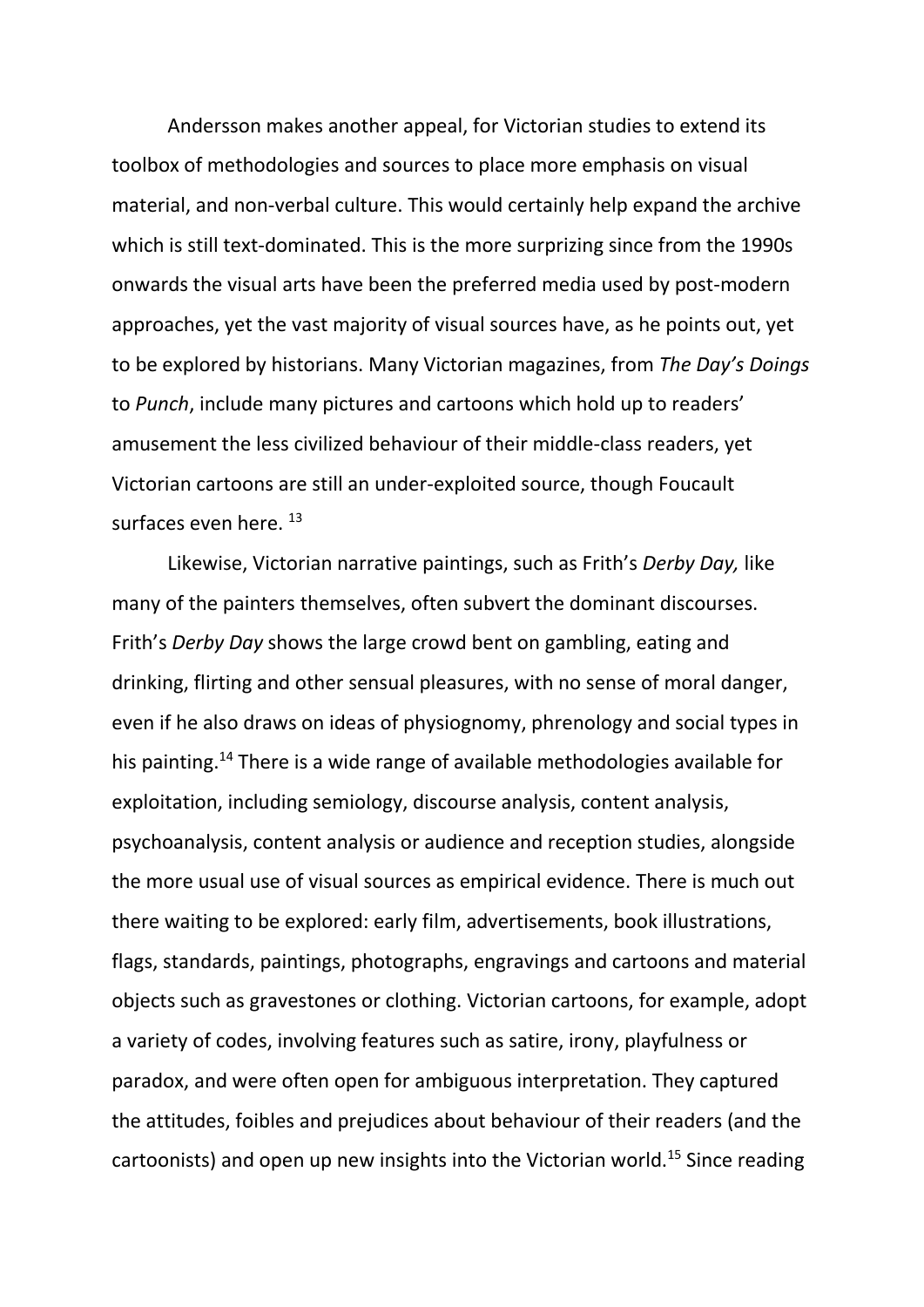Andersson's material I can feel the enthusiasm building to revisit this material and read this much more against the current grain.

Yet the agenda could and should be pushed a little further still. In this digital age the toolbox of Victorian Studies should also be expanding in other ways too. Certainly there are many acknowledged pitfalls and drawbacks to using digital archives. But they can extend the boundaries of research in powerful new ways, ask new questions and make new links and arguments, as the Digital Forum in this journal made clear in 2012.<sup>16</sup> Older studies can be reexamined with fresh data and perspectives.<sup>17</sup> The mechanics of newspaper research, for example, are now changed as more Victorian data bases, such as Gale's *19th Century British Library Newspapers* or the *Times Digital Archive* come on line, searchable by keyword. 18 Other material such as the *Database of Mid-Victorian Illustration* or *Google Books* all expands the amount of print culture available. It has become easier to move beyond the exclusively British and often London-based sources to explore other material on-line. Noncommercial newspaper projects such as *Chronicling America*, New Zealand's *Papers Past* or Australia's *Trove*, are now appearing. More importantly perhaps, court records are beginning to come on-line. The *Proceedings of the Old Bailey*, for example, allow the historian to hear the voices of the past, and open a fresh window into popular culture. New forms of text mining and more aggressively quantitative content analysis focusing on the counting of culture, dubbed 'culturomics', are also beginning to spread. <sup>19</sup> Fred Gibbs and Dan Cohen have been using the titles of millions of books in the long nineteenth century to examine changes in Victorian attitudes to topics such as crises of faith, science and industry, and argue that it should be possible to move seamlessly between traditional and computational methods as demanded by our research interests and the evidence available to us. <sup>20</sup>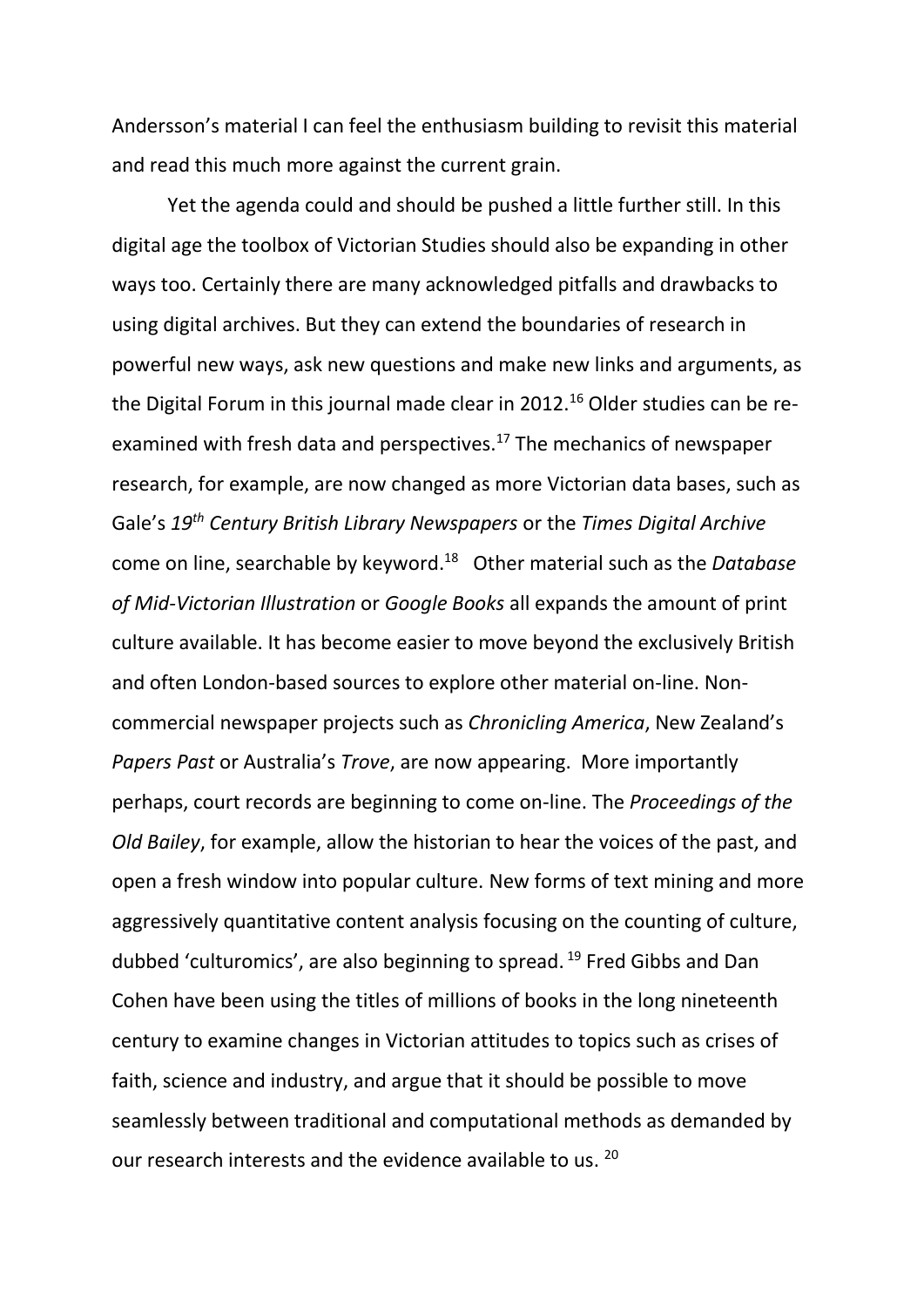Finally, we need to avoid the danger of imposing our own views of deviance and misbehaviour on the Victorians and seeking out only those sources that support them, severely constraining our understandings. While Andersson lists a number of 'received notions' and 'unfounded misapprehensions' about the Victorians that still 'insufficiently challenged', or need qualification (442), there are many others to be included. The multiple discursive representations of respectability, for example, and the ways in which the term was used, subverted and exploited in Victorian life, cry out for far more work that hereto is the case. This journal has already begun to make a contribution to such studies. I look forward with real hope for its continuance.

**.** 

<sup>1</sup> Eric M. Sigsworth (ed.), *In Search of Victorian Values Aspects of Nineteenth Century Thought and Society* (Manchester: Manchester University Press, 1988); Gordon Marsden (ed.), *Victorian Values: Personalities and Perspectives in Nineteenth Century Society* (London: Adison Wesley Longman, 1990); Simon Joyce, *The Victorians in the Rearview Mirror* (Athens: Ohio University Press, 2007).

<sup>2</sup> Hugh Cunningham, 'Leisure and Culture', in F. L. M. Thompson (ed.), *The Cambridge Social History of Britain 1750-1950 Vol. 2. People and Their Environment* (Cambridge: Cambridge University Press, 1990), pp.279-340.

<sup>3</sup> Mike Huggins, *Flat Racing and British Society 1790-1914* (London: Frank Cass, 2000).

<sup>4</sup> Mike Huggins, *Vice and the Victorians* (London: Bloomsbury, 2015).

<sup>5</sup> Diane Mason, *The Secret Vice: Masturbation in Victorian Fiction and Medical Culture* (Manchester: Manchester University Press, 2008).

<sup>6</sup> Drew D. Grey, *London's Shadows: The Dark Side of the Victorian City* (London: Continuum, 2010)

<sup>7</sup> Brian Harrison, *Drink and the Victorians: The Temperance Question in England, 1815-1872* (first published 1971; 2nd. edn., Keele: Keele University Press, 1994); A. E. Dingle, *The Campaign for Prohibition in Victorian England. The UK Alliance 1872-1895* (London: Croom Helm, 1980);W. R. Lambert, *Drink and Sobriety in Victorian Wales* (Cardiff: University of Wales Press, 1983); Lilian Lewis Shiman, *The Crusade against Drink in Victorian England* (Basingstoke: Macmillan, 1988); R.G. Wilson and T.R. Gourvish (eds), *The Dynamics of the International Brewing Industry Since 1800* (London and New York: Routledge, 1998); John Greenaway, *Drink and British Politics Since 1830: A Study in Policy Making* (Basingstoke: Palgrave, 2003); David W. Gutzke, *Pubs and Progressives: Reinventing the Public House in England 1896-1960* (DeKalb Il.: Northern Illinois University Press, 2006).

<sup>8</sup> John Burnett, *Liquid Pleasures: A Social History of Drinks in Modern Britain* (New York: Routledge, 1999); Susan Margaret Kling, "Spare Time: Pub Culture in Nineteenth Century London: A Social and Cultural History of Working-Class Pub Patronage" (Ph.D. dissertation, University of California, Los Angeles, 2001). Paul Jennings, *The Public House in Bradford 1770-1970* (Keele: Keele University Press, 1995).

<sup>9</sup> David Dixon, *From Prohibition to Regulation: Bookmaking, Anti-Gambling and the Law* (Oxford: Clarendon Press, 1991).Roger Munting, *An Economic and Social History of Gambling in Britain and the USA* (Manchester: Manchester University Press, 1996); David Miers, *Regulating Commercial Gambling: Past Present and Future* (Oxford: Oxford University Press, 2004);